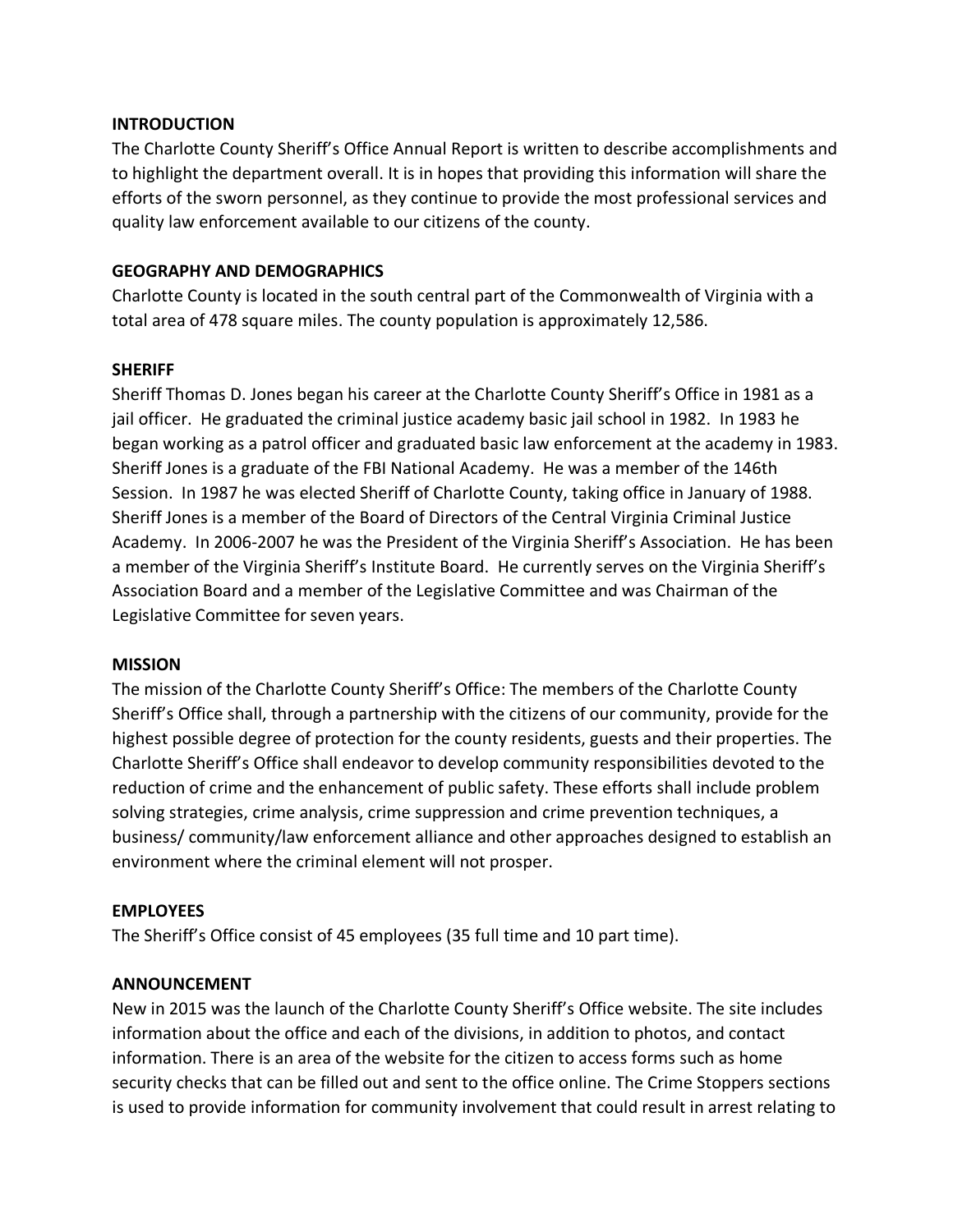recent or current crimes and provide a safer place for our citizens. The site includes an area for press releases so that proper news and information can be made available to the public in a timely manner.

## **ACCREDITATION**

The Charlotte County Sheriff's Office received their second re-accreditation status from the Virginia Law Enforcement Professional Standards Commission in January 2015. The Sheriff's Office received their initial accreditation in January of 2007 and their first re-accreditation in January of 2011. Being an accredited agency is an ongoing program for the Charlotte County Sheriff's Office that began in January 2005. The Virginia Law Enforcement Standards Commission sets forth the highest of standards to be followed. Even though the terms run four years, proper documentation and inspections are done and accounted for on a yearly basis. There are 190 Standards, which include Administration, Operations, Personnel, and Training. The proofs and documentation used came from the day-to-day activities and operations of the jail/dispatch staff, the road staff, the tactical team, investigations, evidence custodians, school resource officers and supervisors. The Sheriff's Office has to be in full compliance with all 190 standards to receive their re-accreditation status. Deputy R.T. Elder serves as Accreditation Manager for the Charlotte County Sheriff's Office and is responsible for maintaining the files and proofs.

## **INVESTIGATIONS**

Investigation handles all major crimes against persons and property. Investigators are specially trained in forensic science, latent prints, gang crimes, and crime scene investigations. The investigators have been trained and completed graduation from the Virginia Forensic Science Academy. The Criminal Investigations Division consists of Sergeant of Investigations, J.O. Wright and Captain of Investigations, H.D. Hobgood. In 2015, 81 cases ranging from serious assaults, to property crimes, to murder, were worked by investigations.

The Charlotte County Sheriff's Office has one investigator, R.M. Kolich, assigned to the Tri-County Drug and Gang Task Force which is comprised of narcotics investigators from the Lunenburg County Sheriff's Office, the Charlotte County Sheriff's Office, and the Virginia State Police. There were 22 narcotics cases investigated in 2015.

# **PATROL DIVISION**

R. S. Freeman serves as the Captain and J.R. Grissom serves as Lieutenant over the Patrol Division of the Charlotte County Sheriff's Office. Patrol deputies engage in a wide variety of activities including enforcement of traffic and criminal laws, answering complaints, conducting investigations, community relations activities, transporting prisoners, and crime prevention. In 2015, there were 351 arrest made, 706 warrants served and 4053 civil papers served. The Patrol Division conducted 51 checking detail in the county.